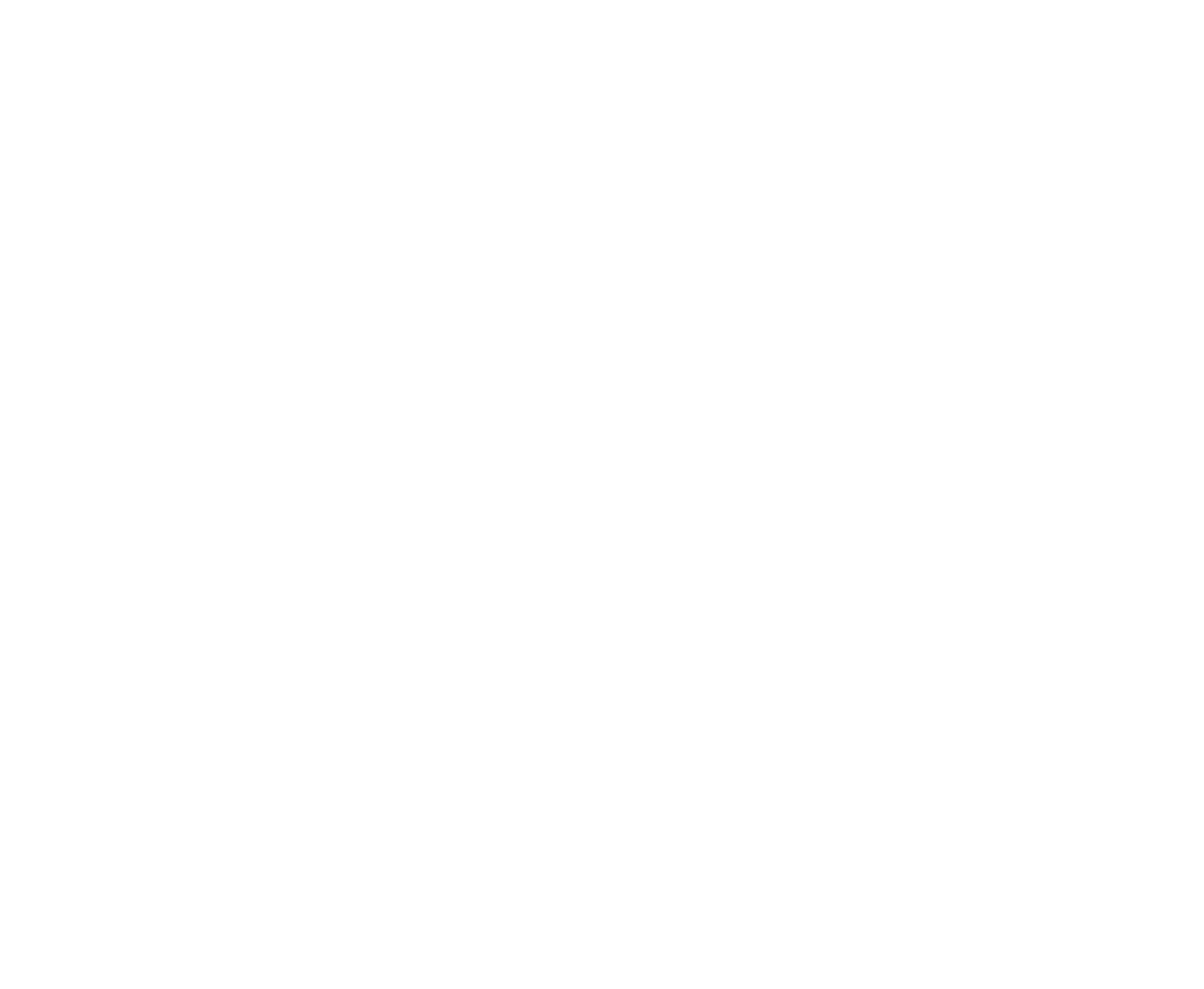

### SHOTGUN™ GUITAR SPLITTER AND BUFFER USER GUIDE



Thank you for purchasing the Radial Shotgun, a powerful tool made for guitarists that insist on pushing great tone to the limit!

Although the Shotgun is super easy to use, we ask that you please take a couple of minutes to go through this short manual. This will not only help you maximize your tone, it will ensure you get the most out of the Shotgun with your setup. Once you are done, if you find yourself asking questions, please visit the FAQ page on our web site. This is where we post questions and answers for players like yourself. Then, if you still find yourself looking for more, we invite you to send us an email at info@radialeng.com and we will do our very best to reply in short order.

Now get ready to get more bang out of your amps than ever before!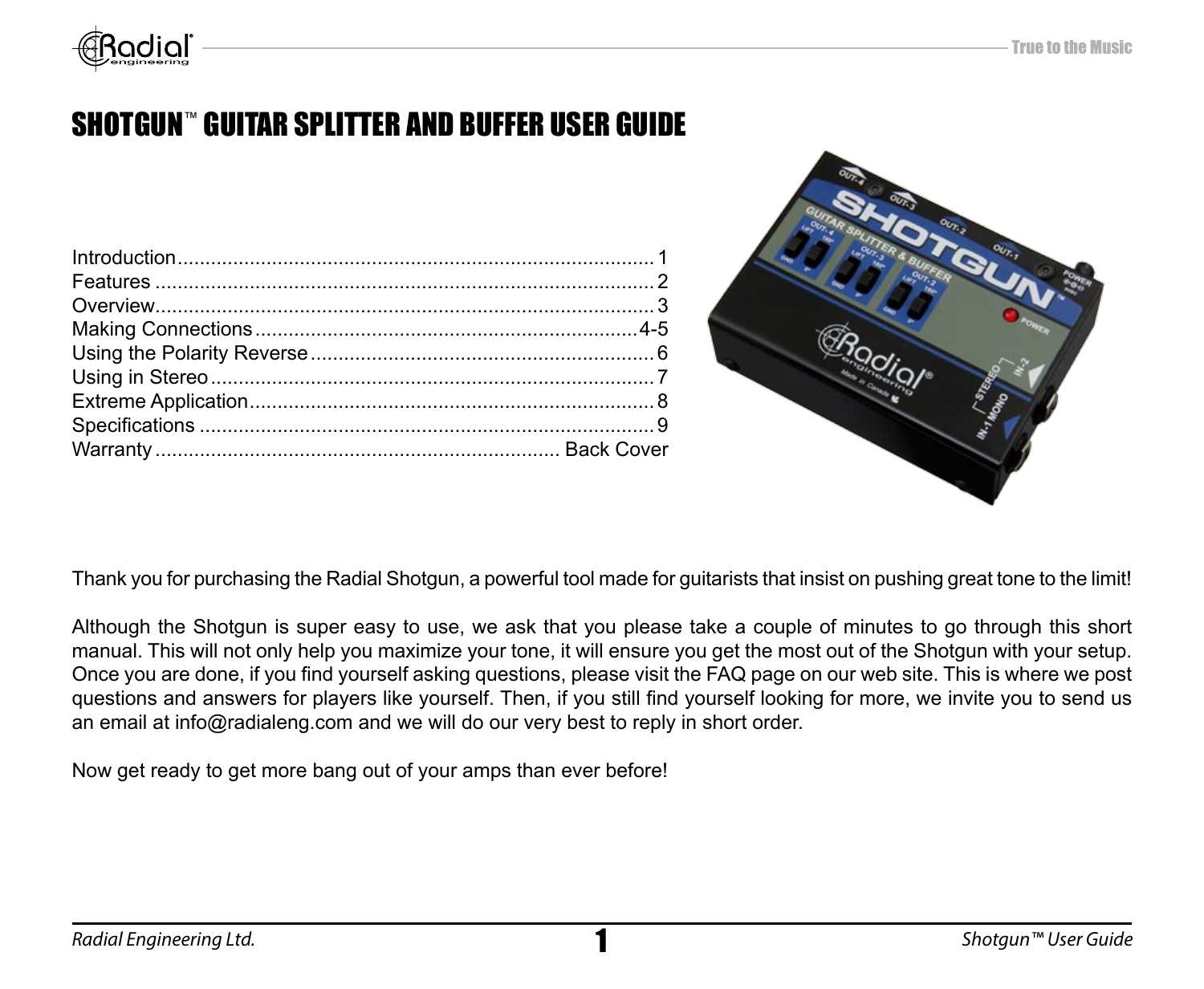

### **FEATURES**

- 1. **POWER:** Standard 9V connection for standard Boss-type power adaptor or DC brick. PSU is not included.
- 2. **Out-1 DIRECT:** Used to connect to your first amp. Provides the Shotgun with a ground reference for safety.
- 3. **OUT-2, 3 & 4:** Transformer isolated outputs to eliminate ground loops and help reduce hum and buzz.
- 4. **IN-1 MONO:** When used alone, sets the Shotgun to the 1x4 mono mode with input-1 driving all four outputs.
- 5. **IN-2 STEREO:** When used, changes the circuit from 1x4 mono to 2x2 stereo to allow stereo sources such as a chorus to drive 1 or 2 sets of amps.
- 6. **POWER LED:** Lets you know the Shotgun power supply is properly connected.
- 7. **180º:** On outputs 2, 3 & 4 toggles the polarity of the outputs to ensure all your amps play in relative phase.
- 8. **LIFT:** On outputs 2, 3 & 4 lifts the audio ground to help prevent hum and buzz caused by ground loops.
- 9. **STEEL CASE:** Heavy 16-gauge steel case provides shielding from power supplies and keeps the internal electronics safe from abuse.

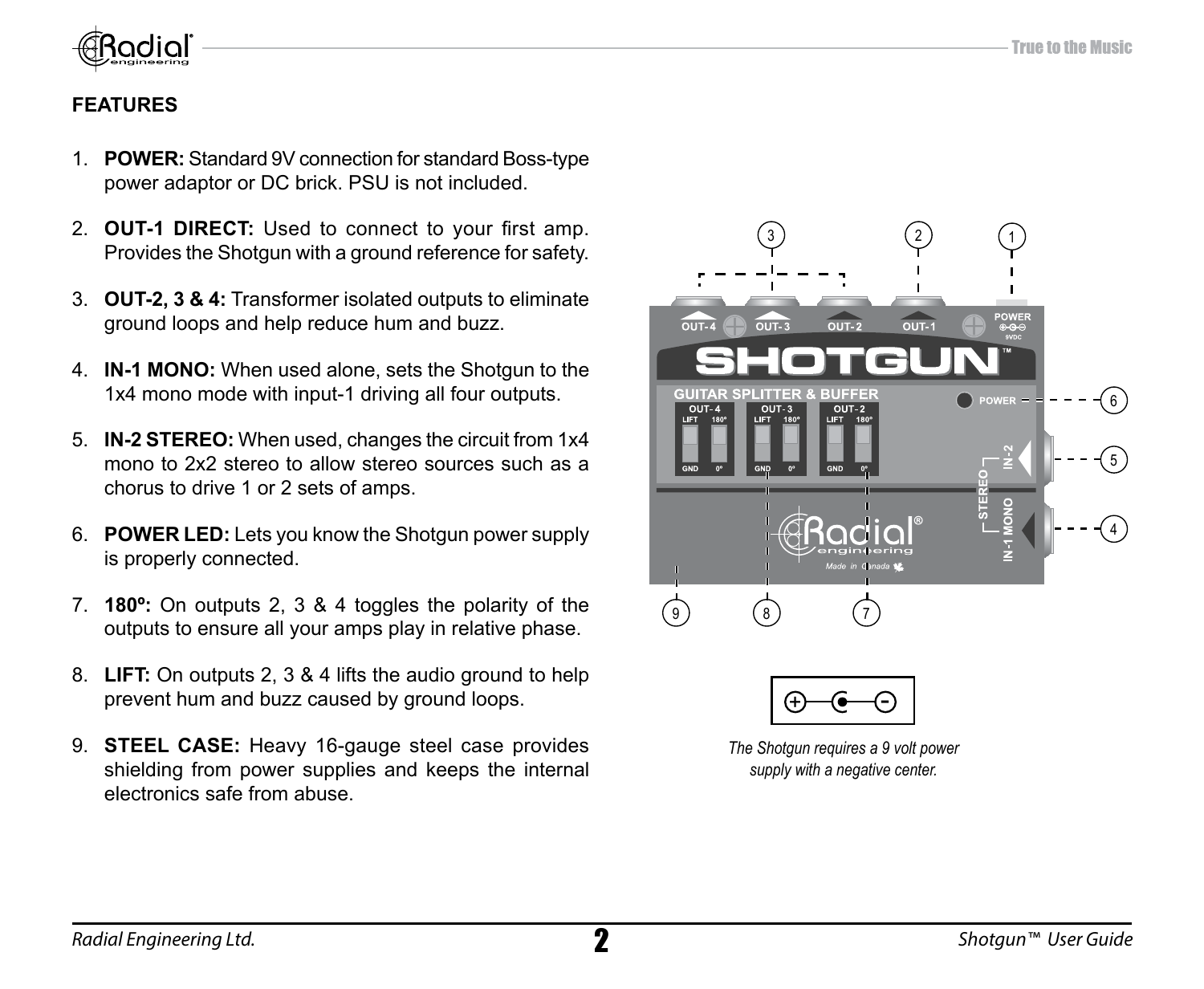

### **OVERVIEW**

Technically speaking, the Shotgun is a unity gain guitar distribution amplifier. Simply put, it lets you drive several guitar amps at the same time without messing with your gain structure. What is particularly cool about the Shotgun is that it can be used either as a 1x4 (mono) distro or a 2x2 (stereo) distro depending on how it is connected.

Further, three of the Shotgun outputs are transformer isolated in order to prevent the hum and buzz that is commonly associated with ground loops. This means that you can drive all of your amps at the same time without the usual noise problems. It is also equipped with polarity reverse switches to ensure all of your amps play in phase. Best of all, it is super easy to use. Just plug in and enjoy!

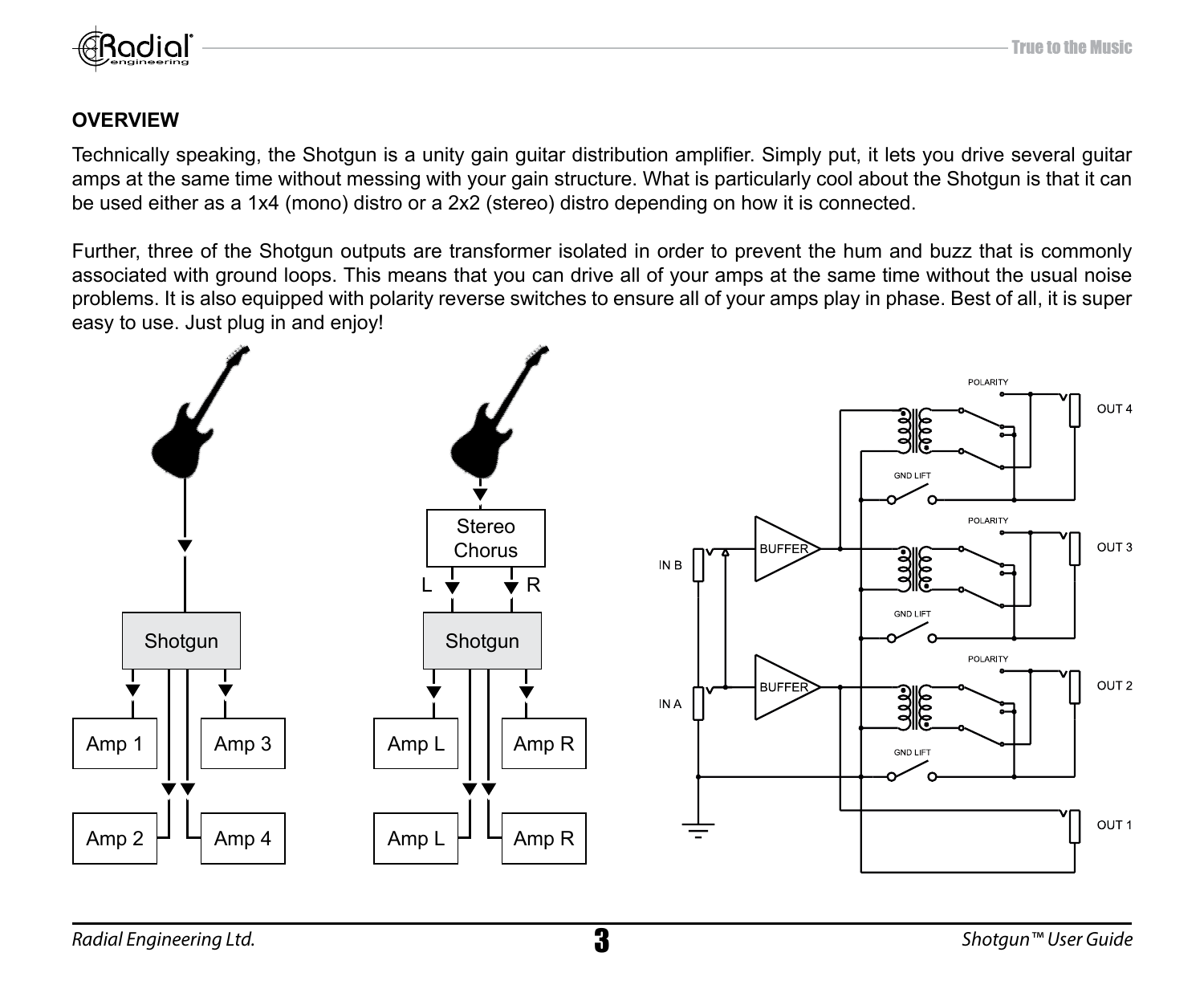

### **Making Connections**

Before making connections ensure your amplifiers are either turned off or volume turned down. This will avoid unpleasant plug-in transients that could shorten the lifespan of more sensitive components. Set all of the ground lift and 180º polarity reverse switches to the down position. Plug in your 9V power supply (not included). This should be a standard 'Boss' type guitar pedal adaptor or 9V supply from a multi-pedal power brick with a center negative connection. There is no power switch on the Shotgun. Once the power supply is connected, it will turn on and the top panel LED will illuminate to let you know power is on.

A handy cable lock is also available that will help prevent accidentally disconnecting the power. To use, unscrew the lock using a hex key, pass the wire through the clamp hole and retighten.

Connecting to and from the Shotgun is done using standard ¼" hi-Z coaxial guitar cables. Better quality, low-capacitance cables with 90% to 100% shield will improve signal-to-noise. Keeping cables as short as possible on the input side will further reduce susceptibility to noise. Once the signal has passed through the Shotgun, longer cables may be used as the Shotgun will buffer the signal and lower the impedance to enable cable distances up to 15 meters (50') without appreciable noise. The Shotgun is a unity gain device. Whatever signal you put in, it will put out - producing the same relative output volume.





*The Shotgun requires a 9 volt power supply with a negative center.*

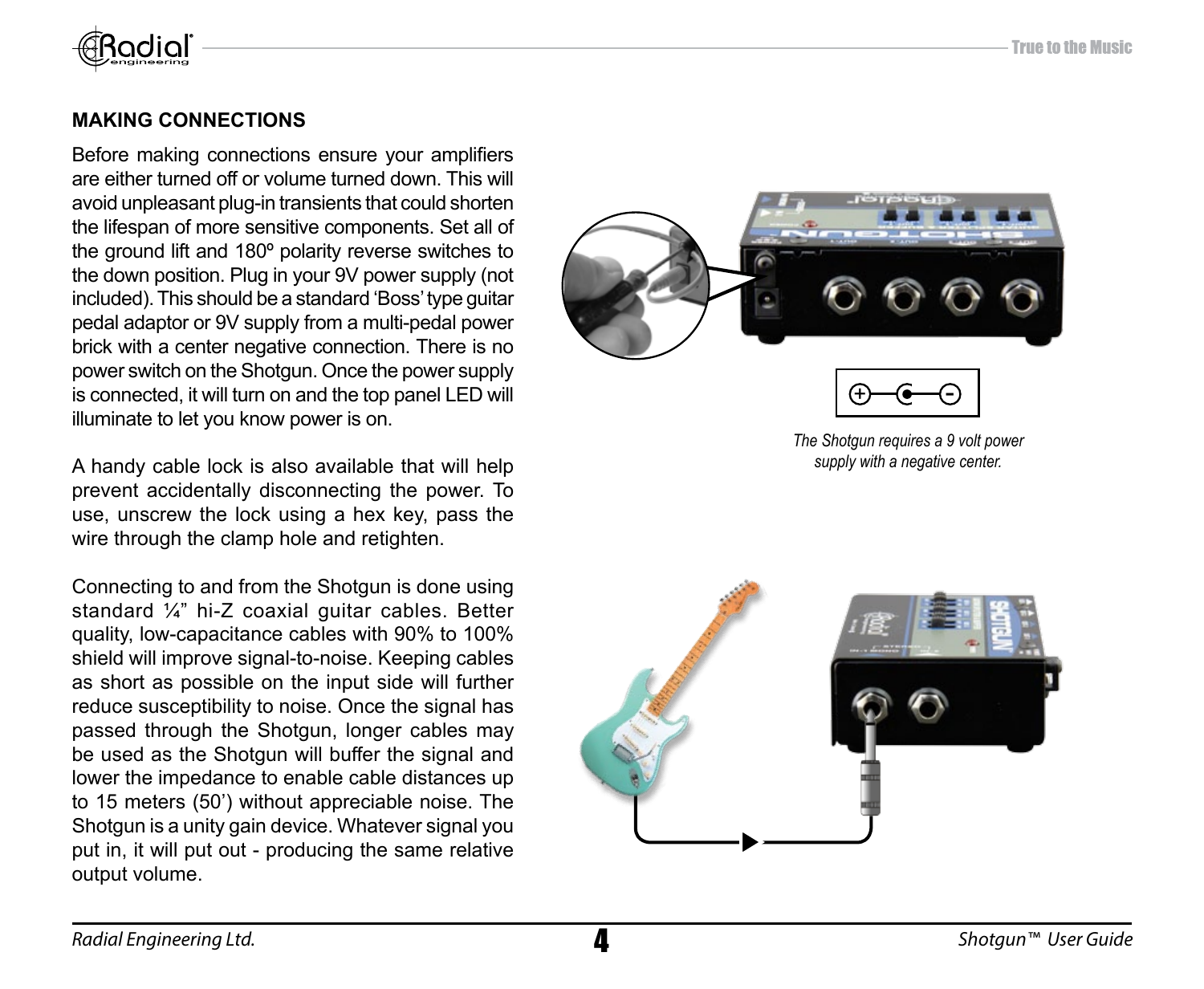

Start testing by connecting your guitar to input-1 and your amp to output-1. **Important note: output is the default output and should always be used.** It is not isolated in order to provide the audio with a single ground path and should be connected to an amplifier with a proper electrical ground. For safety, always test at a low volume before increasing the levels. Turn up the volume on your amp. You should be getting a nice clean signal. Add your second amp by connecting it from the Shotgun's output-2. If you hear noise, try lifting the ground by pushing the output-2 ground lift switch in the up position. Repeat for any additional amplifiers.



If you encounter noise, try lifting the ground.



IMPORTANT SAFETY NOTICE: As you are the sole user of the Shotgun, you are entirely responsible for using amplifiers, power supplies and effects that are electrically approved by your local authority and are safe for use. If you are unsure of the status of your equipment, please contact the manufacturer or dealer for details. As Radial Engineering Ltd. is unable to control what is being connected to the Shotgun, you agree to take full responsibility for its safe use and agree that Radial Engineering Ltd. along with its staff and directors shall not be held responsible in any way for damages of any kind other than those clearly detailed in the Radial Warranty. Should you for any reason feel uncomfortable with the above statement, you should return the Shotgun before use to the dealer in the original packaging for full credit within 7 days of purchase.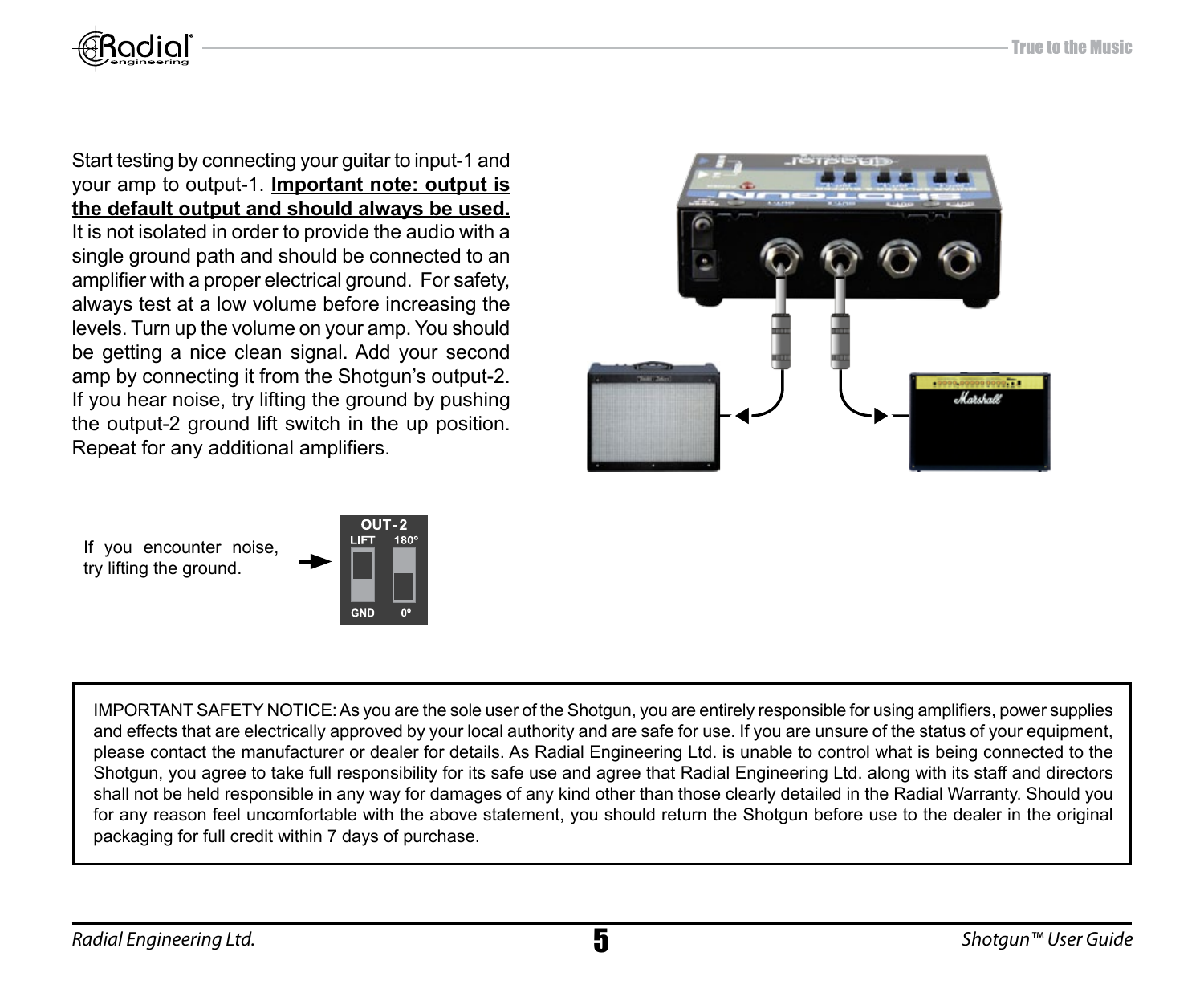

### **Using the 180º polarity reverse**

Using amp-1 (output-1) as your reference and amp-2 as the comparator, the easiest way to check to make sure your amps are in phase is to point them at each other, face-to-face or speaker-to-speaker. When you play, if the sound is thin or distant, you are likely out of phase. Simply push the 180º polarity reverse switch in the upward position to bring the two amps in phase. Repeat for amps 3 and 4 – always using amp-1 as the reference.

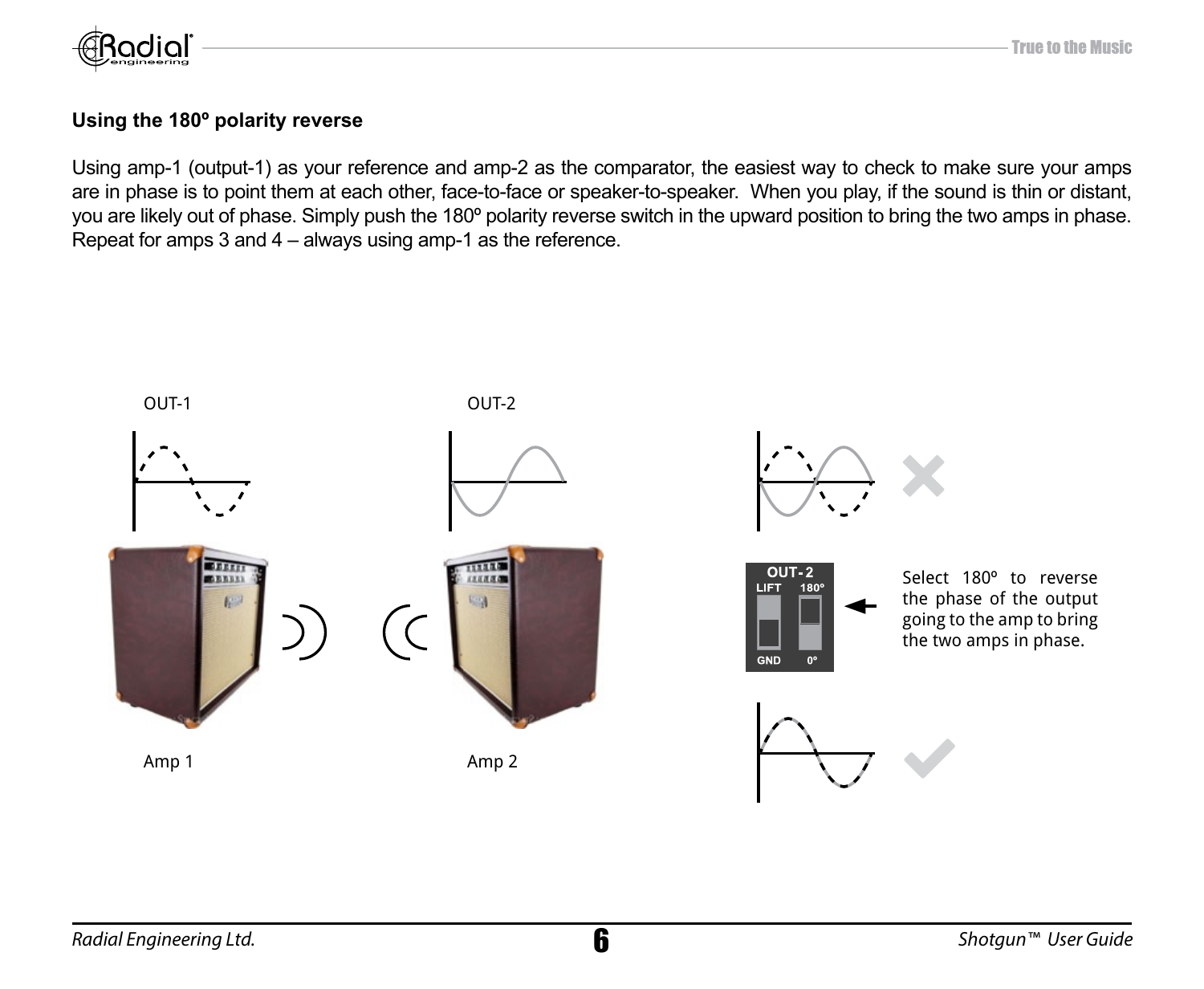

### **Using the Shotgun in stereo**

In setups where you may have a stereo chorus or multi-tap delay on your pedalboard, sending the output from the stereo pedal to your amps will often cause hum and buzz due to a ground loop. This is because most pedals are not equipped with isolation transformers or ground lift switching to prevent noise.

Simply connect the left and right outputs from your chorus to the Shotgun's 1 and 2 inputs. Once connected to input-2, the Shotgun will automatically shift from mono-mode to stereo-mode. When in stereo-mode, input-1 is routed to outputs 1 and 2, while input-2 is routed to outputs 3 and 4. Connect output-1 to your left amp and output-3 to your right amp. You can then add two more amps on each side for larger stages.

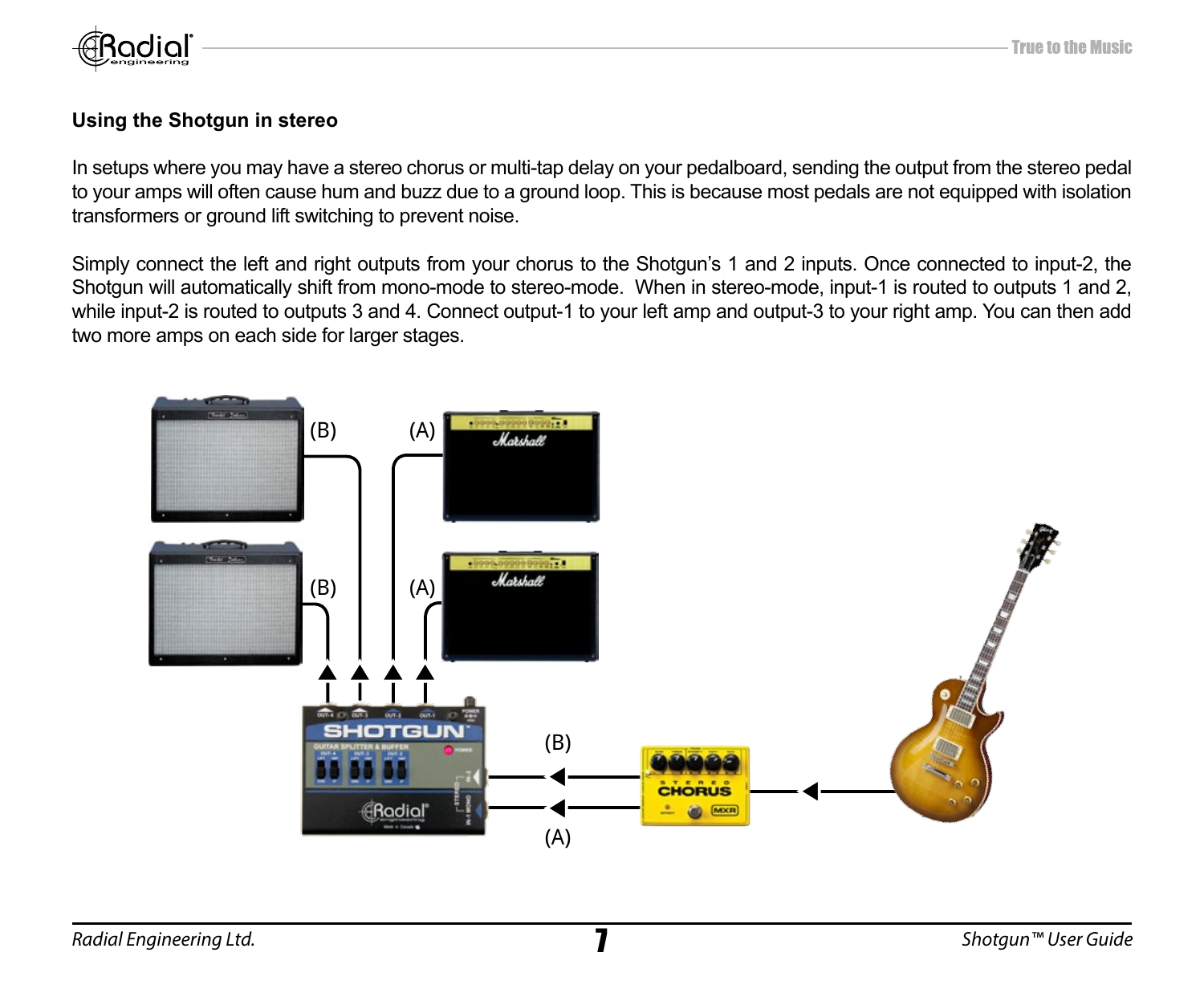

### **PUSHING THE SHOTGUN TO THE EXTREME**

Experiment with using multiple outputs with your setup. Create unique tones by having two effect chains in parallel then merge them together using the Mix-Blender™. Have fun!

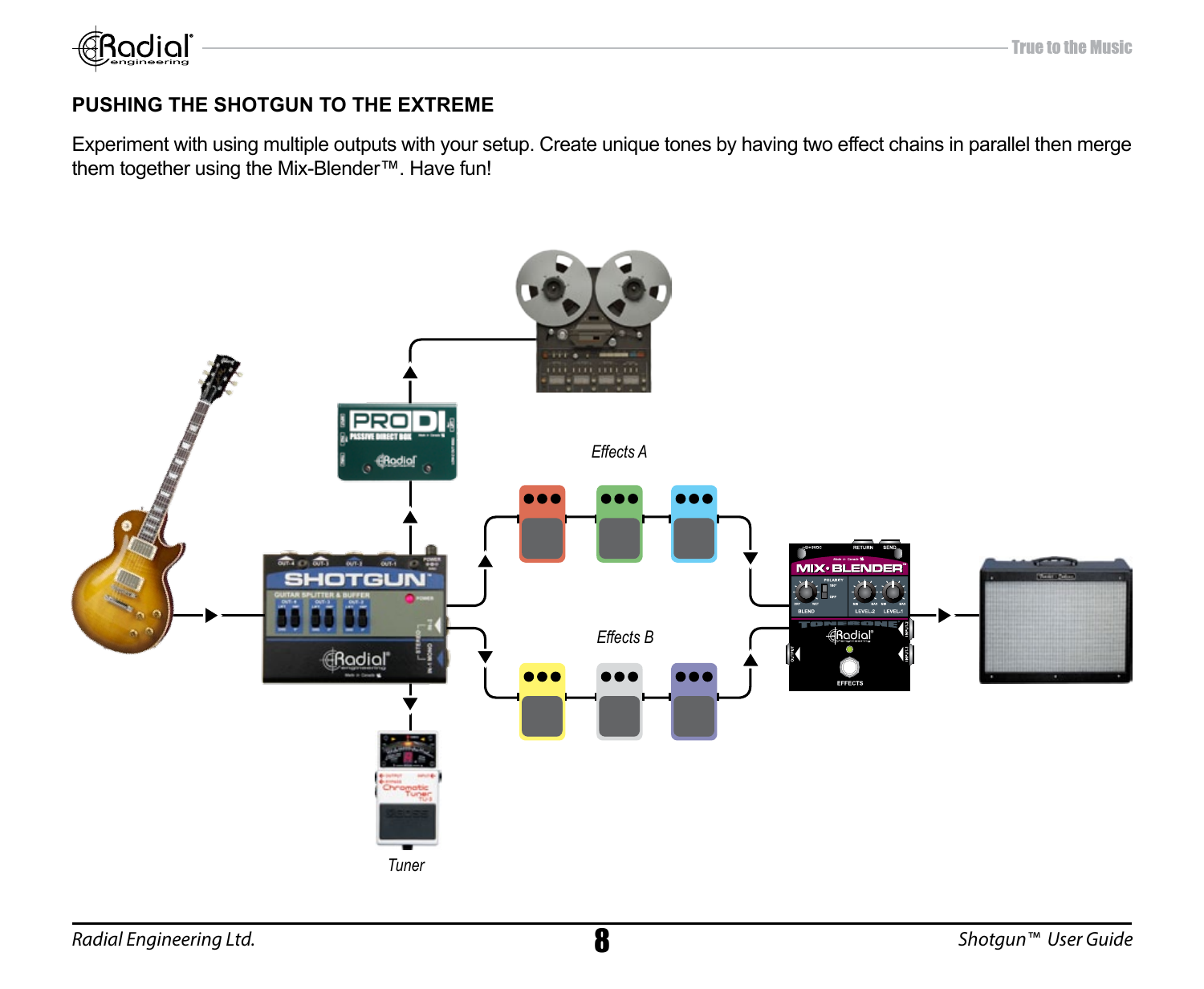

### **SPECIFICATIONS**